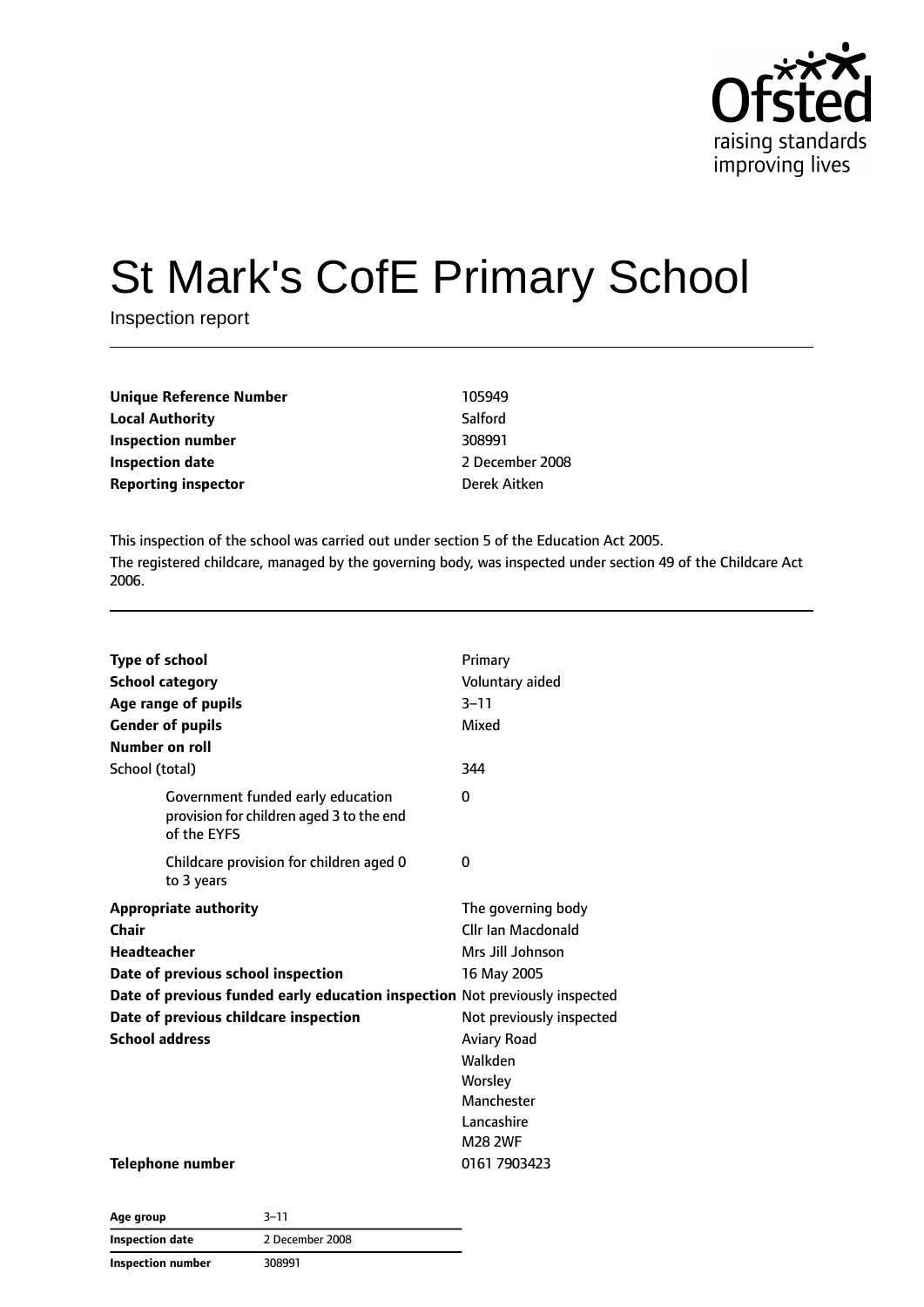**Fax number** 0161 7902590

| Age group         | $3 - 11$        |
|-------------------|-----------------|
| Inspection date   | 2 December 2008 |
| Inspection number | 308991          |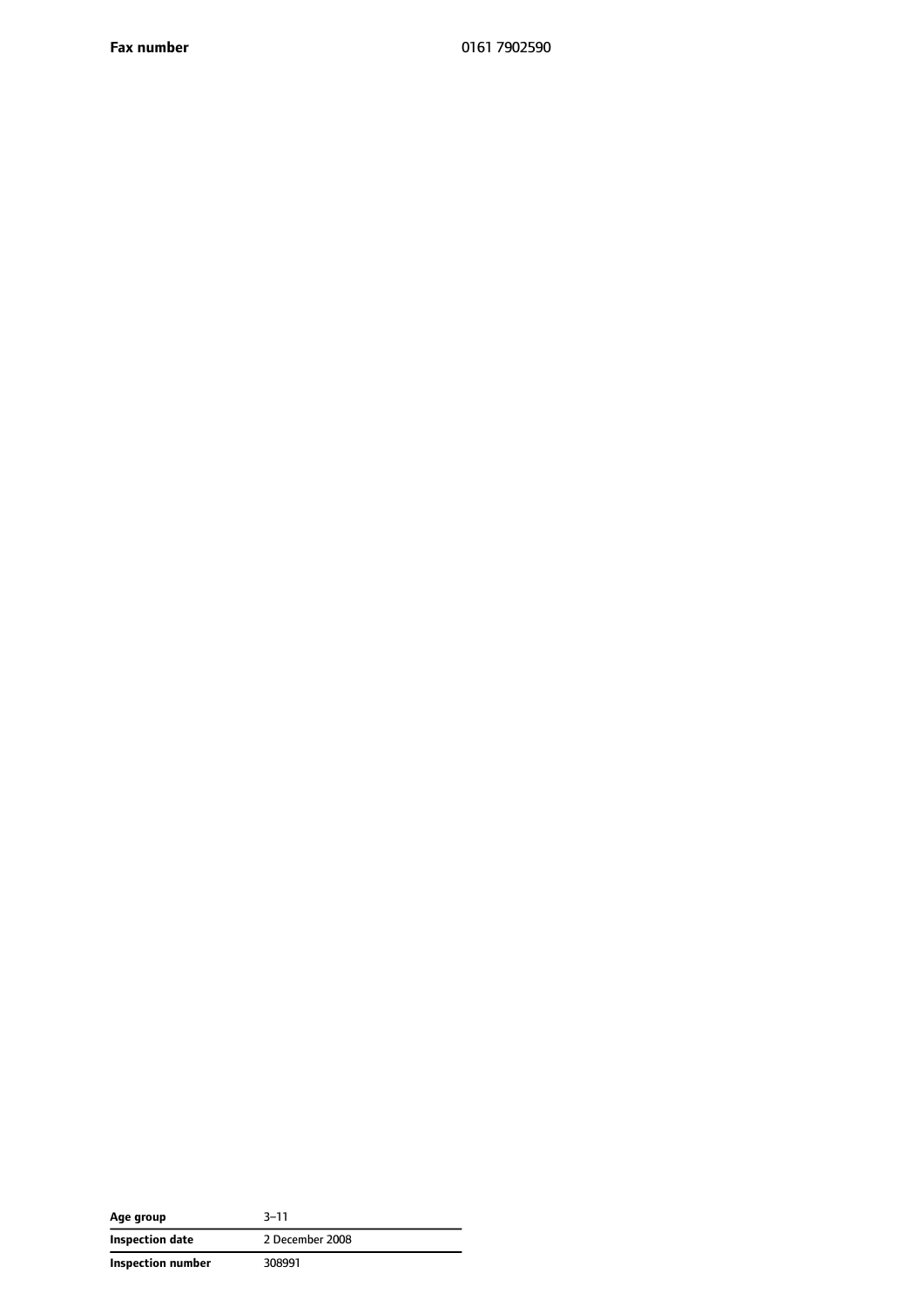.

<sup>©</sup> Crown copyright 2008

Website: www.ofsted.gov.uk

This document may be reproduced in whole or in part for non-commercial educational purposes, provided that the information quoted is reproduced without adaptation and the source and date of publication are stated.

Further copies of this report are obtainable from the school. Under the Education Act 2005, the school must provide a copy of this report free of charge to certain categories of people. A charge not exceeding the full cost of reproduction may be made for any other copies supplied.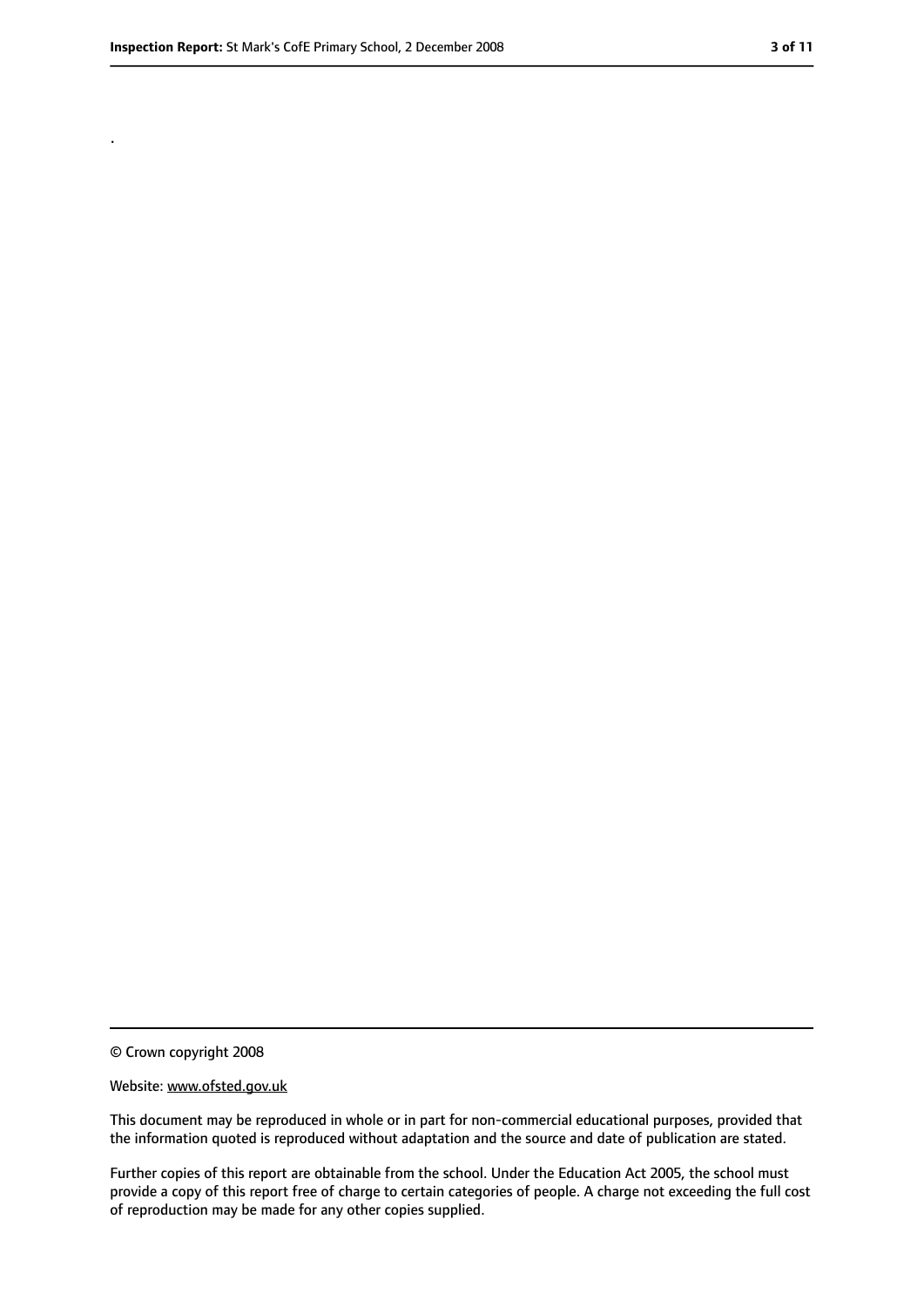## **Introduction**

The inspection was carried out by two Additional Inspectors.

The inspectors evaluated the overall effectiveness of the school and investigated the following issues: the quality of provision in the Early Years Foundation Stage (EYFS); pupils' standards and achievement in mathematics and the impact of the redesign of the curriculum on pupils' personal development and academic standards. The inspectors gathered evidence from the school's self-evaluation, national published assessment data and the school's own assessment records, policies and minutes. The school was observed at work and discussions were held with senior members of staff, pupils and the chair of governors. Replies to the parents' questionnaires were also considered. Other aspects of the school's work were not investigated in detail, but inspectors found no evidence to suggest that the school's own assessments, as given in its self-evaluation, were not justified and these have been included where appropriate in this report.

#### **Description of the school**

This large school is situated in a pleasant semi-rural setting. Most pupils come from favourable social and economic backgrounds in the immediate locality, but some pupils come from less advantaged areas further afield. Nearly all pupils are White British. The proportion of pupils with learning difficulties and/or disabilities is well below average. Provision for the EYFS is through Nursery and Reception classes. There are pre-school and before- and after-school provisions on site, which are run by private providers and did not form part of this inspection. The school holds the National Healthy Schools Award, the Activemark and the Artsmark (Silver) Award.

#### **Key for inspection grades**

| Grade 1 | Outstanding  |
|---------|--------------|
| Grade 2 | Good         |
| Grade 3 | Satisfactory |
| Grade 4 | Inadequate   |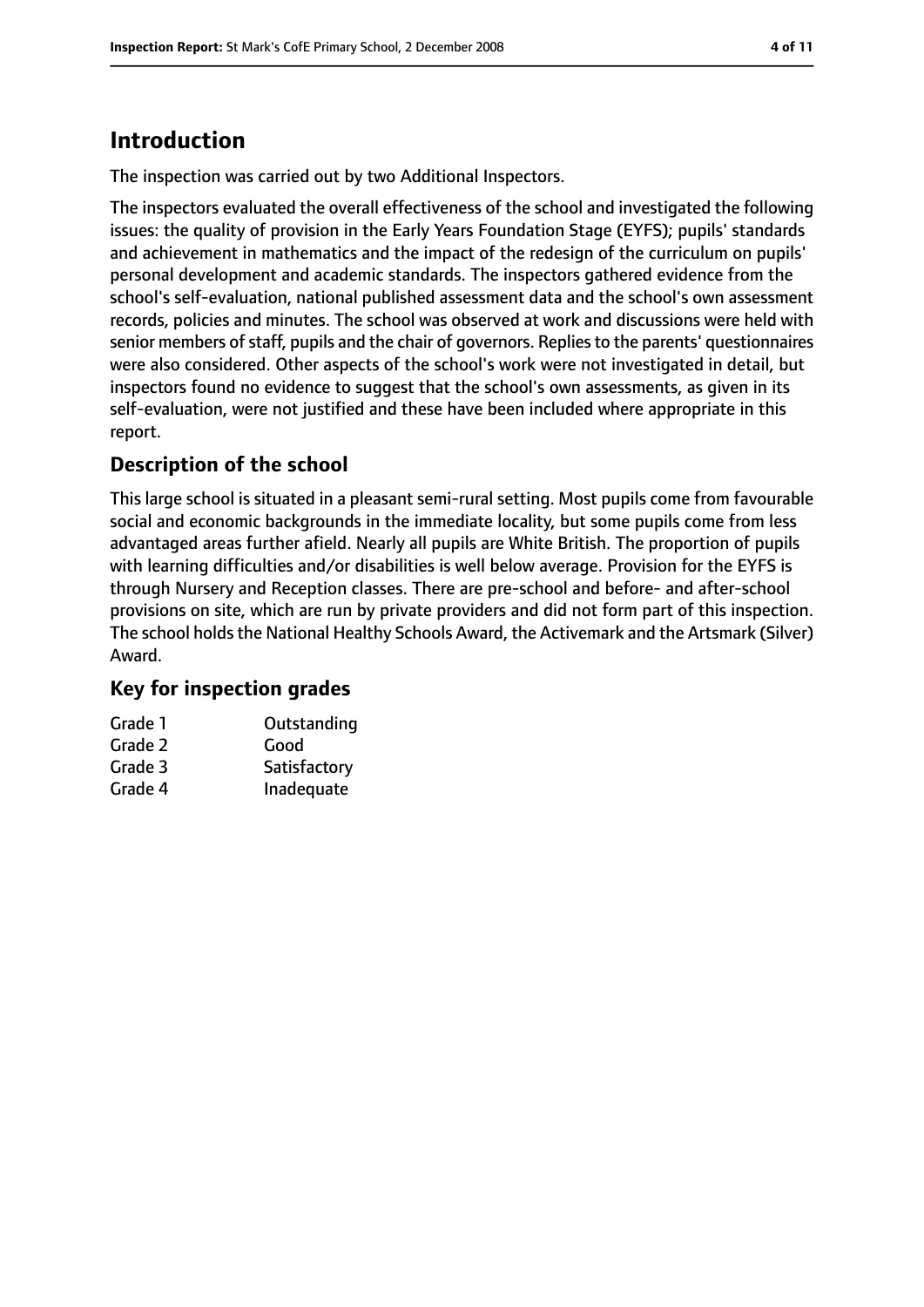## **Overall effectiveness of the school**

#### **Grade: 2**

This is a good school with some outstanding features, including the behaviour of pupils and the high standards they often reach. Staff ensure that classrooms are bright and stimulating places for pupils. Good relationships between adults and pupils ensure that pupils feel safe, secure and happy in school.

From starting points which are generally above those typical for their age, children make satisfactory progress in the EYFS. By the time they commence Year 1, pupils' skills and knowledge are above national expectations. This start is built on satisfactorily in Key Stage 1. By the end of Year 2, standards are above average. This has been confirmed in the last two national assessments for Year 2 pupils and currently remains the case. The school has recognised some underperformance in mathematics at the higher levels in Key Stage 1 and has put in place a number of measures to assess and track pupils' progress in the subject more frequently. To date, these steps have had a limited impact on raising standards for more able pupils. Pupils' progress accelerates in Key Stage 2 in response to some exceptional teaching. Standards are high in Year 5 and Year 6, which represents good progress for these pupils from their starting points at the beginning of Key Stage 2. Good opportunities to develop and reinforce literacy skills ensure that pupils acquire a very sound grasp of spelling rules and sentence construction. Pupils handle mathematical concepts and measuring techniques confidently. However, occasionally, opportunities are missed in all subjects to develop pupils' skills at a more advanced level and to stretch and challenge more able pupils fully. Pupils with learning difficulties and/or disabilities are effectively supported by teaching assistants in lessons and make good progress.

Pupils' personal development is good overall and some elements are exceptional. Pupils have a highly developed awareness of how to stay healthy and keep safe. Even very young children can explain why it is important to wear a seatbelt in cars. They respond exceptionally well to reverential moments in assemblies. They reflect sensitively on their own lives and the lives of children in other countries, while acknowledging the debt they owe to other members of the local community. Project work, for example, on the Indian village of Chembakolli, enables them to compare and contrast their lives with people in less advantaged circumstances and to gain an appreciation of fair trade issues. Pupils are confident, self-reliant and behave exceptionally well. For example, they quickly swallow the disappointment of not playing outside during wet playtimes and use the short break very well for silent reading, extra writing or constructive play. Pupils' social development is good. They contribute well to the community, for example, through charity fund-raising and by representing the school in sport and the performing arts. Each class contributed a very interesting display on a 1960s theme to mark the recent 40th anniversary of the school building. Pupils carry out their duties as monitors and as play leaders very effectively. Pupils' good achievement in their basic skills sets them up well for their later lives.

The curriculum makes a good contribution to pupils' personal and academic development. Its success in enabling pupils to develop healthy lifestyles has been recognised in the school's recent awards. An interesting range of visits and visitors, including representatives from the emergency services enriches the curriculum. Pupils have had the opportunity to learn a modern foreign language for a number of years and a wider range has been provided for pupils of all ages this year. A recent change to the curriculum, which has put more focus on a topic-based approach to learning, is helping older pupils, in particular, to develop their skills in more creative ways. The school has, recently, formally identified gifted and talented pupils and is putting in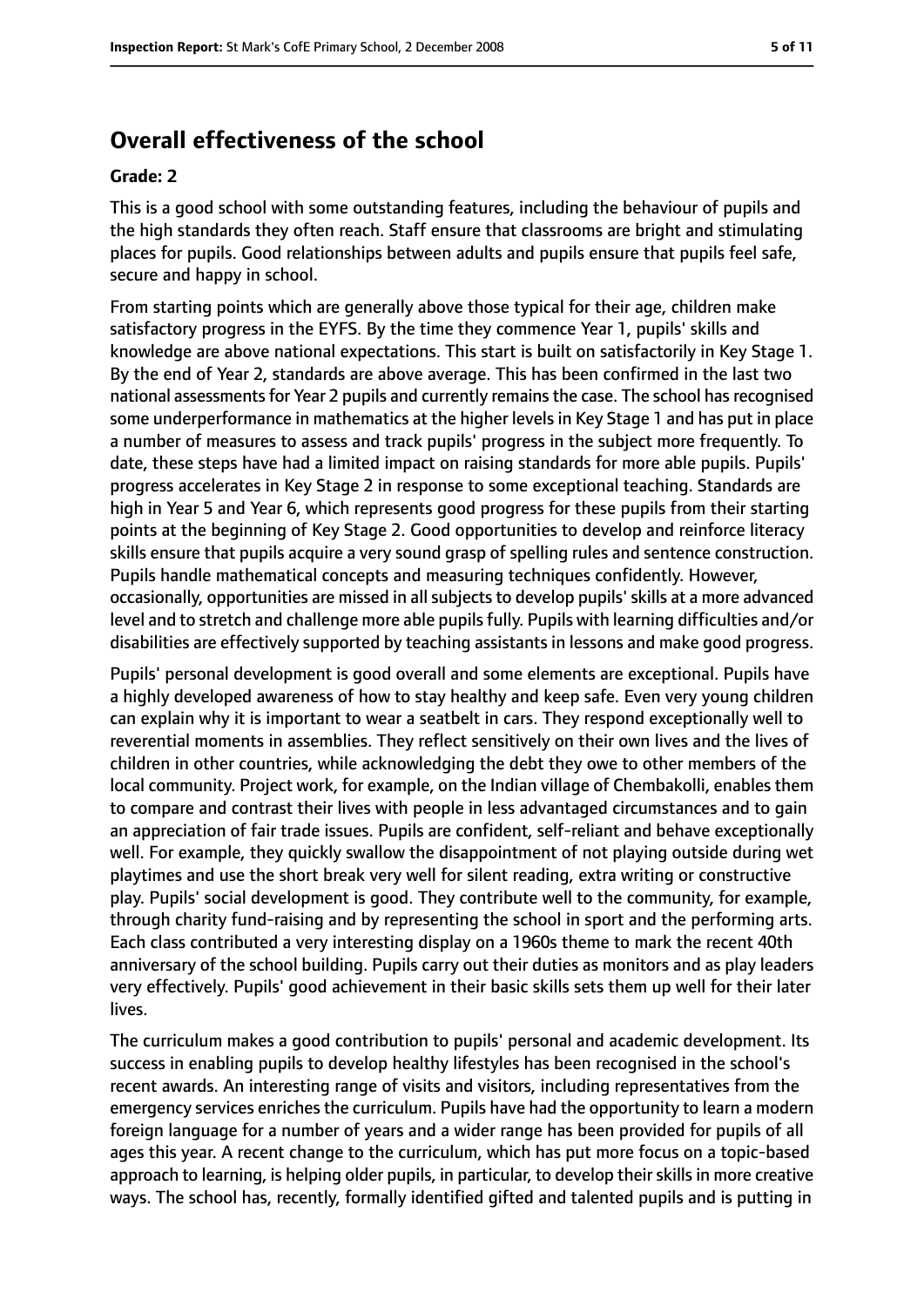place a wider range of measures to cater more directly for their needs, including a rearrangement of Key Stage 2 classes for mathematics. This initiative is at too early a stage for its impact on standards to be judged reliably.

The quality of teaching and learning is good overall, but varies between satisfactory and outstanding. In the best lessons, expectations of pupils' behaviour and progress are high and teaching methods are varied and enterprising. Very good use is made of paired partner routines to enable pupils to develop and express their ideas. This helps to build their self-confidence and adds to their enjoyment of learning. In these lessons, pupils learn very productively because teachers provide them with useful oral and written feedback and very effective guidance on how to proceed during independent activities. No time is lost, pupils are fully engaged in their learning and sustain their interest and concentration throughout the lesson. In other lessons, these exemplary elements are less to the fore and planning is less focused on expected outcomes. On these occasions, the pace of learning is less brisk and more able pupils have few good opportunities to be stretched and challenged.

The school cares for, guides and supports its pupils well. It liaises well with outside agencies to remove or reduce barriers to learning for those pupils with identified needs and has established a small after-school club to encourage more participation in sport and physical activity. Relevant, required procedures are in place for child protection, for safeguarding pupils and for health and safety. Good links with parents and secondary schools ensure that pupils settle well in school and transfer smoothly to the next stage of their education. The school is progressively putting in place a series of measures to track and assess pupils' progress more comprehensively and this is beginning to have an impact on pupils' progress.

Leadership and management are good. The headteacher and staff with leadership responsibility provide clear direction for the work of the school. Key priorities are identified and actions are taken purposefully to tackle areas for improvement and to maintain a steady focus on raising standards and achievement. School self-evaluation is accurate in the main, although it contains over-optimistic judgements on a few aspects of the school's provision. Leadership roles are being redeveloped. This is to enable newer appointments to the role to acquire greater middle management experience and to help senior leaders monitor pupils' achievements more closely across the full range of subjects, including information and communication technology (ICT). Governors support the work of the school satisfactorily. They acknowledge the need to strengthen systems to promote their more active involvement in checking on the work of the school. Overall, the school has developed well since its previous inspection, offers good value for money and is well set for further improvement.

#### **Effectiveness of the Early Years Foundation Stage**

#### **Grade: 3**

The EYFS provides a satisfactory quality of education. Children join the Nursery with knowledge and skills which are generally above those typical for their age. Children make satisfactory progress over the two years in all areas of learning and their skills are above average when they join Year 1. Children settle well in the Nursery, quickly acquire positive attitudes to their learning and behave well. They fully understand the staff's careful reminders to dress for warmth on cold days and the dangers that snow and ice pose for outdoor play. Children's learning is satisfactory overall. Stronger features of teaching, which are more to the fore in the Nursery, include good questioning skills and modelling language effectively to help children build their conversational fluency. A good range of resources and additional adults, who are effectively deployed, support children's learning well. The Nursery curriculum is well balanced and children's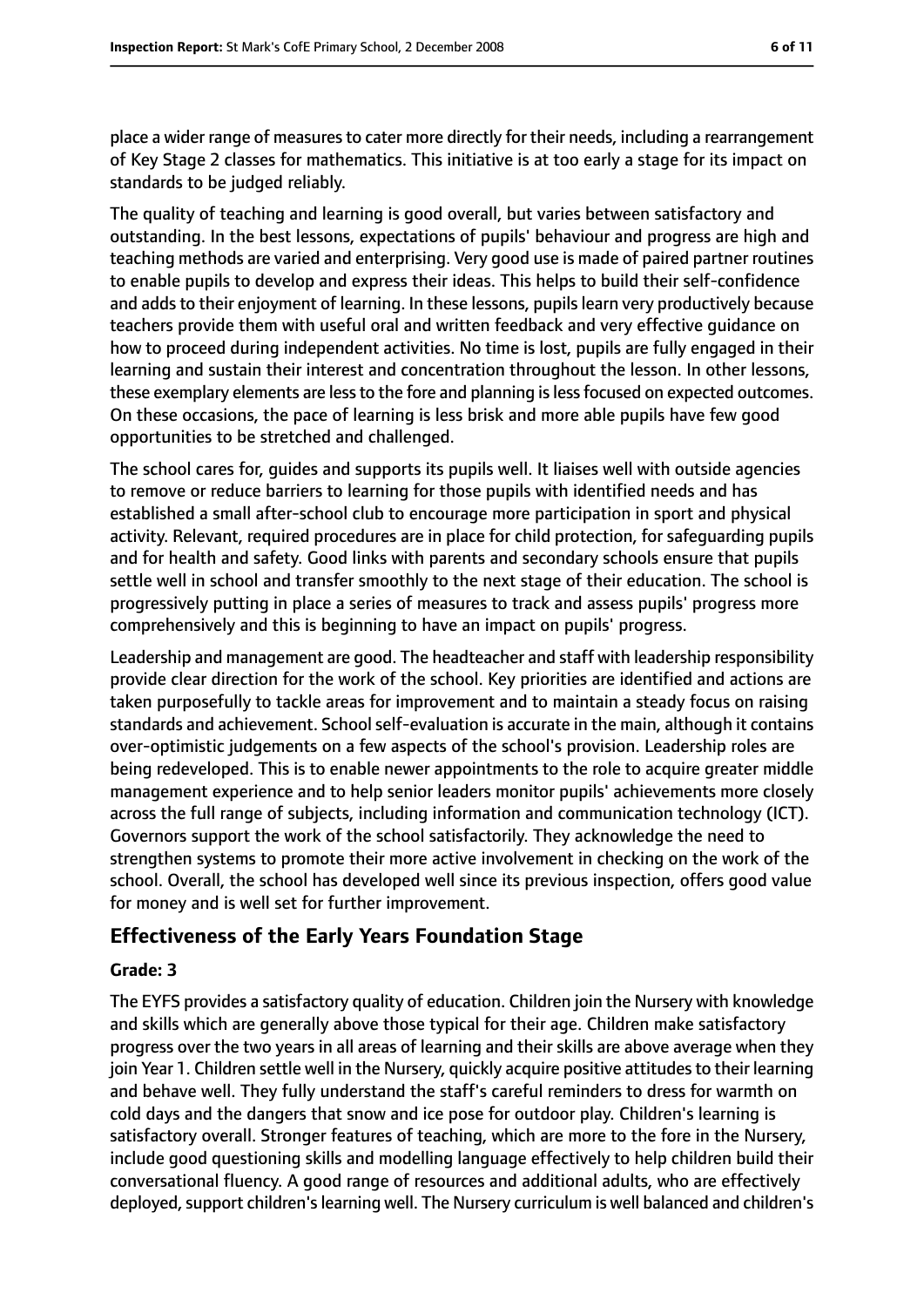achievements are carefully recorded to inform planning. Some complexities in the layout of the accommodation in Reception hamper the staff's efforts to ensure children are fully engaged in their learning. Children make choices from a good variety of activities. Most follow up their interests and learn purposefully, but some quickly lose focus and consequently derive less benefit from these good opportunities. Lesson planning is less securely focused on expected outcomes for the Reception children and provides fewer good opportunities for all children, including the more able, to develop their skills fully. Children's achievements across the two years are tracked effectively. Other arrangements for monitoring the quality of provision are satisfactory.

#### **What the school should do to improve further**

- Ensure that teaching and learning throughout the EYFS is of a good standard.
- Provide better opportunities for more able pupils in all year groups to be challenged and stretched in their learning.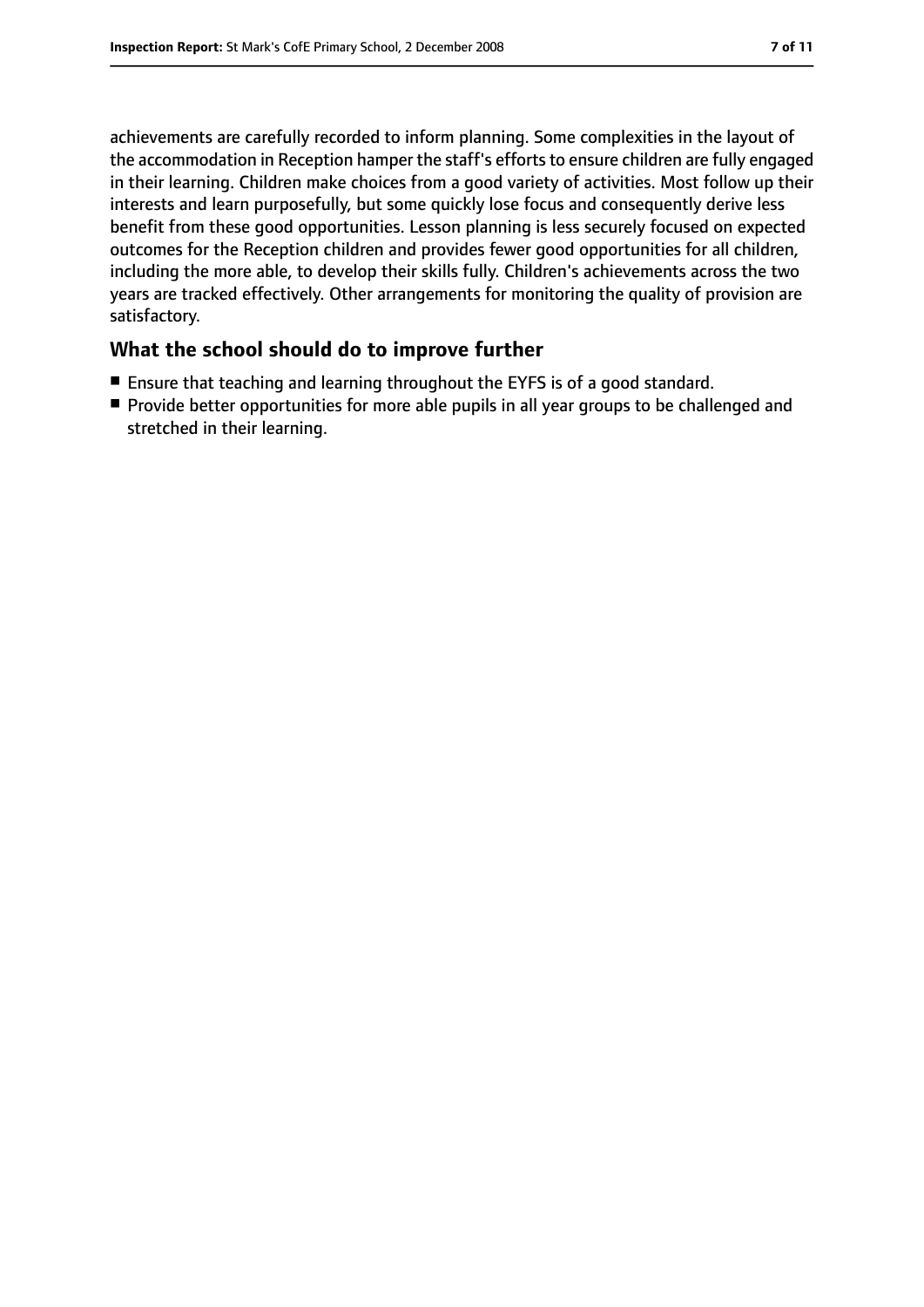**Any complaints about the inspection or the report should be made following the procedures set out in the guidance 'Complaints about school inspection', which is available from Ofsted's website: www.ofsted.gov.uk.**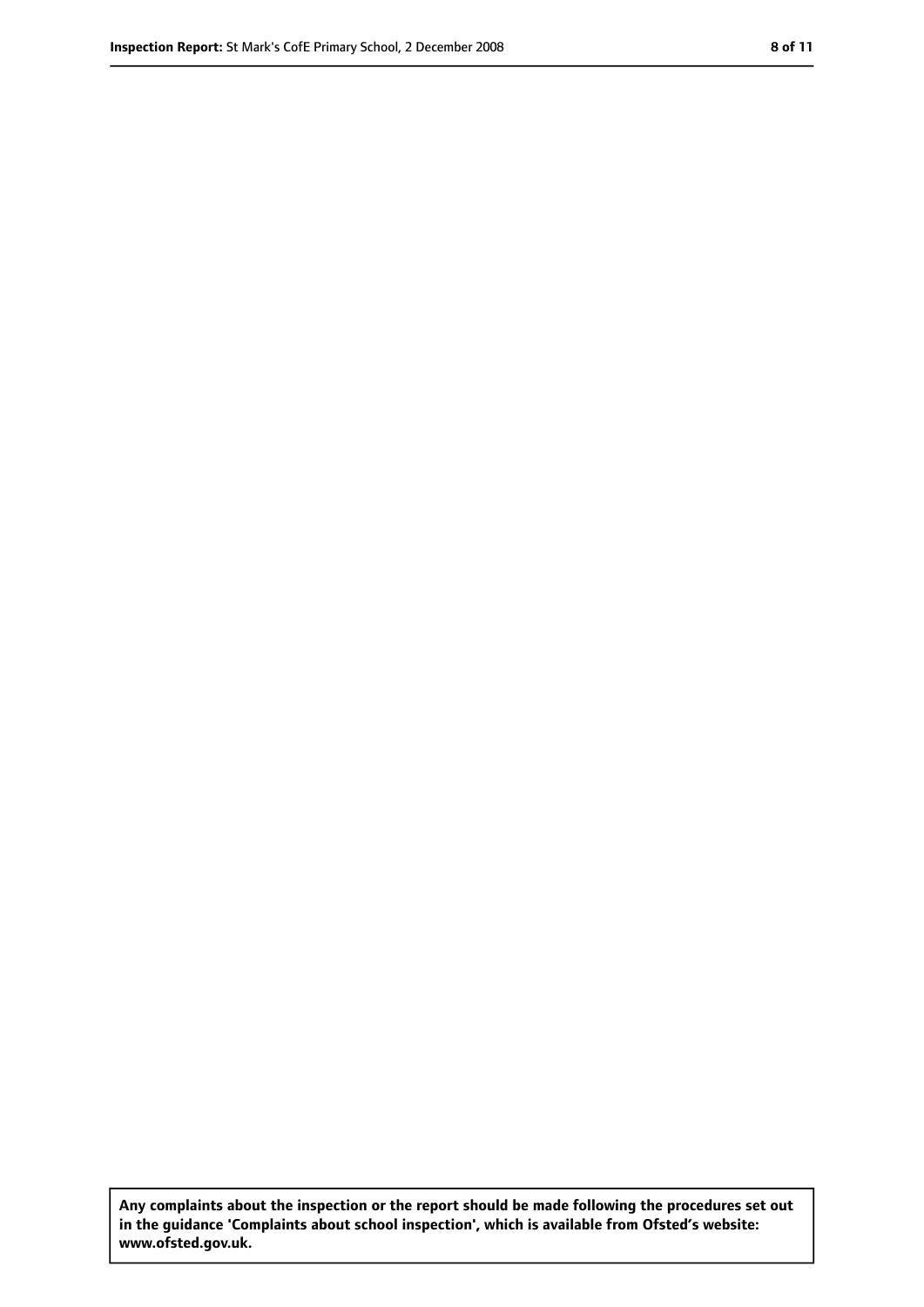# **Inspection judgements**

| Key to judgements: grade 1 is outstanding, grade 2 good, grade 3 satisfactory, and | School  |
|------------------------------------------------------------------------------------|---------|
| arade 4 inadequate                                                                 | Overall |

#### **Overall effectiveness**

| How effective, efficient and inclusive is the provision of<br>education, integrated care and any extended services in meeting the<br>needs of learners? |     |
|---------------------------------------------------------------------------------------------------------------------------------------------------------|-----|
| Effective steps have been taken to promote improvement since the last<br>inspection                                                                     | Yes |
| How well does the school work in partnership with others to promote learners'<br>well being?                                                            |     |
| The capacity to make any necessary improvements                                                                                                         |     |

## **Effectiveness of the Early Years Foundation Stage**

| How effective is the provision in meeting the needs of children in the<br><b>EYFS?</b>       |  |
|----------------------------------------------------------------------------------------------|--|
| How well do children in the EYFS achieve?                                                    |  |
| How good are the overall personal development and well-being of the children<br>in the EYFS? |  |
| How effectively are children in the EYFS helped to learn and develop?                        |  |
| How effectively is the welfare of children in the EYFS promoted?                             |  |
| How effectively is provision in the EYFS led and managed?                                    |  |

#### **Achievement and standards**

| How well do learners achieve?                                                                               |  |
|-------------------------------------------------------------------------------------------------------------|--|
| The standards <sup>1</sup> reached by learners                                                              |  |
| How well learners make progress, taking account of any significant variations<br>between groups of learners |  |
| How well learners with learning difficulties and/or disabilities make progress                              |  |

#### **Annex A**

<sup>&</sup>lt;sup>1</sup>Grade 1 - Exceptionally and consistently high; Grade 2 - Generally above average with none significantly below average; Grade 3 - Broadly average to below average; Grade 4 - Exceptionally low.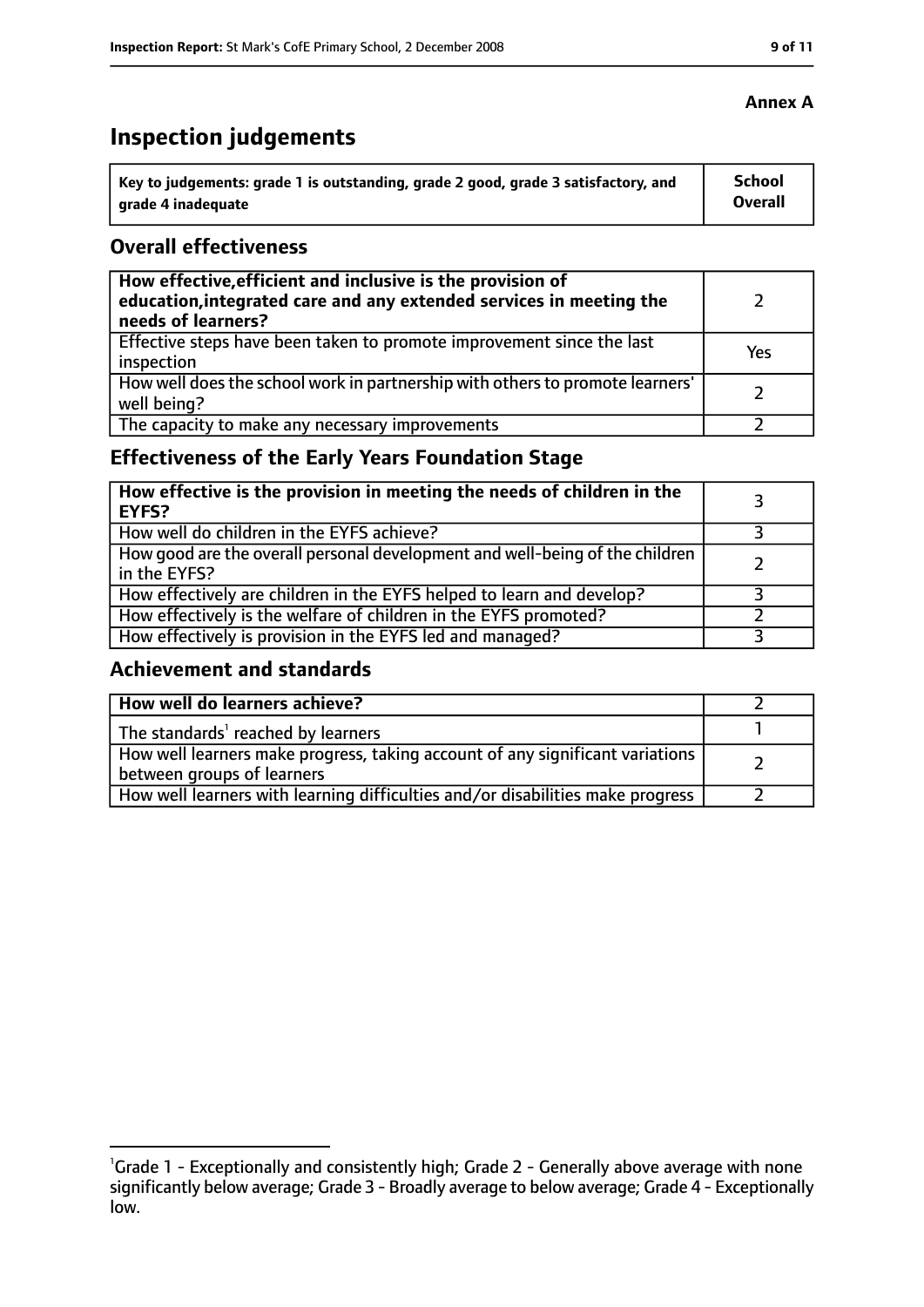## **Personal development and well-being**

| How good are the overall personal development and well-being of the<br>learners?                                 |  |
|------------------------------------------------------------------------------------------------------------------|--|
| The extent of learners' spiritual, moral, social and cultural development                                        |  |
| The extent to which learners adopt healthy lifestyles                                                            |  |
| The extent to which learners adopt safe practices                                                                |  |
| The extent to which learners enjoy their education                                                               |  |
| The attendance of learners                                                                                       |  |
| The behaviour of learners                                                                                        |  |
| The extent to which learners make a positive contribution to the community                                       |  |
| How well learners develop workplace and other skills that will contribute to<br>their future economic well-being |  |

# **The quality of provision**

| How effective are teaching and learning in meeting the full range of<br>learners' needs?              |  |
|-------------------------------------------------------------------------------------------------------|--|
| How well do the curriculum and other activities meet the range of needs and<br>interests of learners? |  |
| How well are learners cared for, quided and supported?                                                |  |

## **Leadership and management**

| How effective are leadership and management in raising achievement<br>and supporting all learners?                                              |     |
|-------------------------------------------------------------------------------------------------------------------------------------------------|-----|
| How effectively leaders and managers at all levels set clear direction leading<br>to improvement and promote high quality of care and education |     |
| How effectively leaders and managers use challenging targets to raise standards                                                                 |     |
| The effectiveness of the school's self-evaluation                                                                                               |     |
| How well equality of opportunity is promoted and discrimination eliminated                                                                      |     |
| How well does the school contribute to community cohesion?                                                                                      |     |
| How effectively and efficiently resources, including staff, are deployed to<br>achieve value for money                                          |     |
| The extent to which governors and other supervisory boards discharge their<br>responsibilities                                                  |     |
| Do procedures for safeguarding learners meet current government<br>requirements?                                                                | Yes |
| Does this school require special measures?                                                                                                      | No  |
| Does this school require a notice to improve?                                                                                                   | No  |